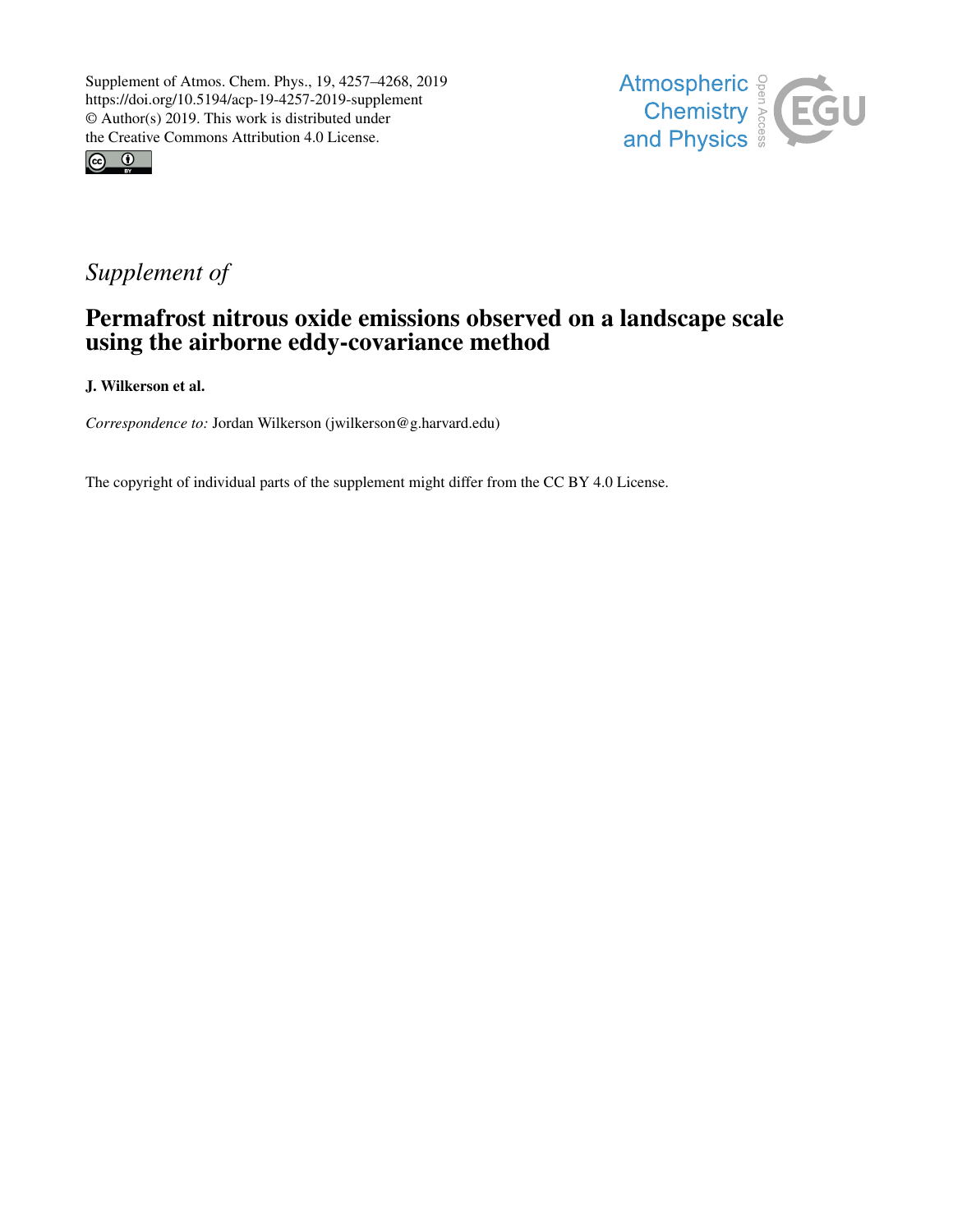

## 

**Figure S1.** Image of N2O/CH4/H2O instrument in aircraft's luggage bay, which shows 1) electronics board, 2) detector pressure vessel, 3) detection cell, and 4) laser pressure vessel. Electronic cables were removed for clarity. (Referenced in Section 2.2)

##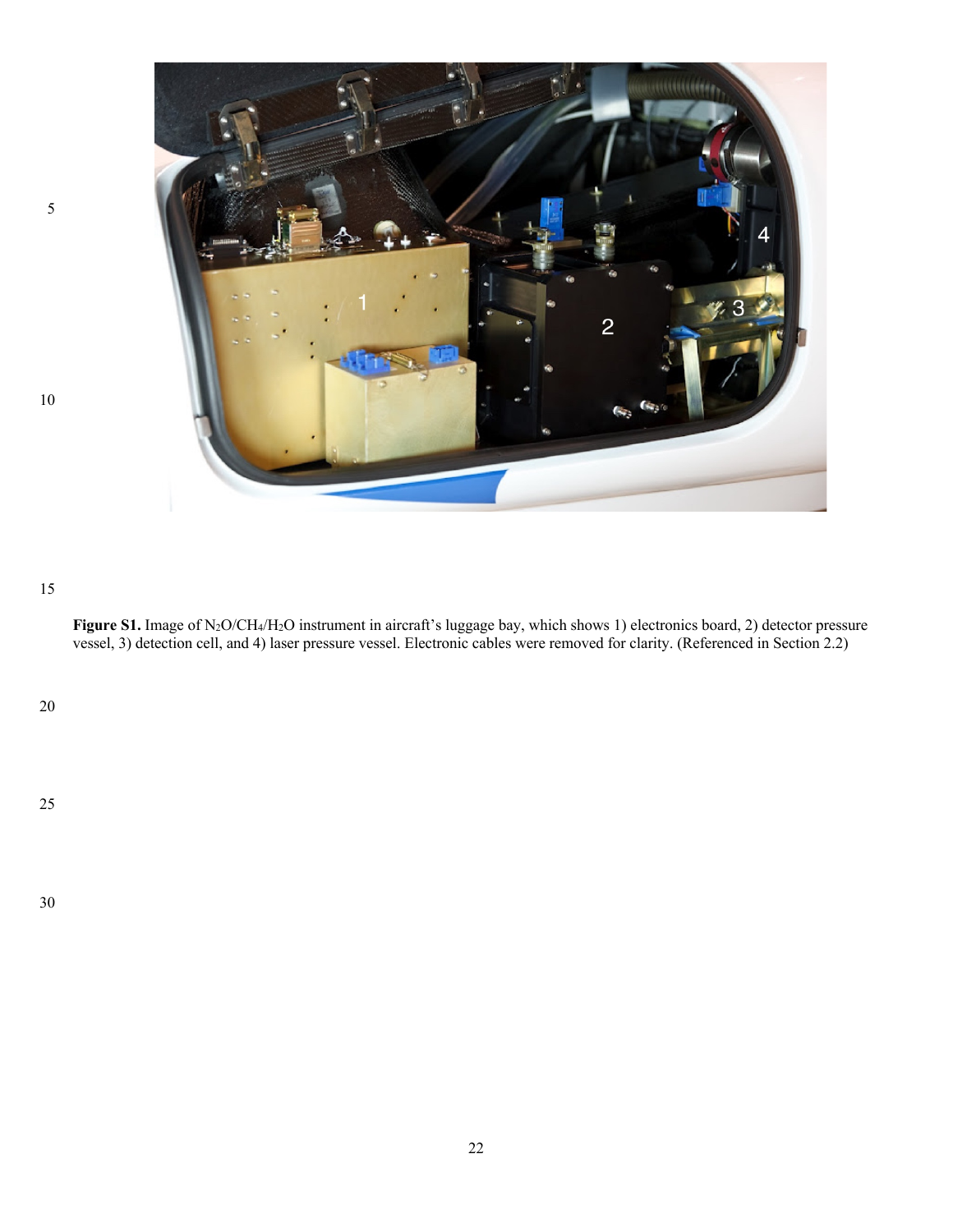

**Figure S2.** Daily mean soil temperatures at 2, 5, 10, and 20 cm depths. Each temperature shown is based on averaging 3 temperature probe sites located in the vicinity of the flux tower and then averaged for the full day. August 21-23 are missing because the flux tower platform was not being operated at that time. (Referenced in Section 3.3)